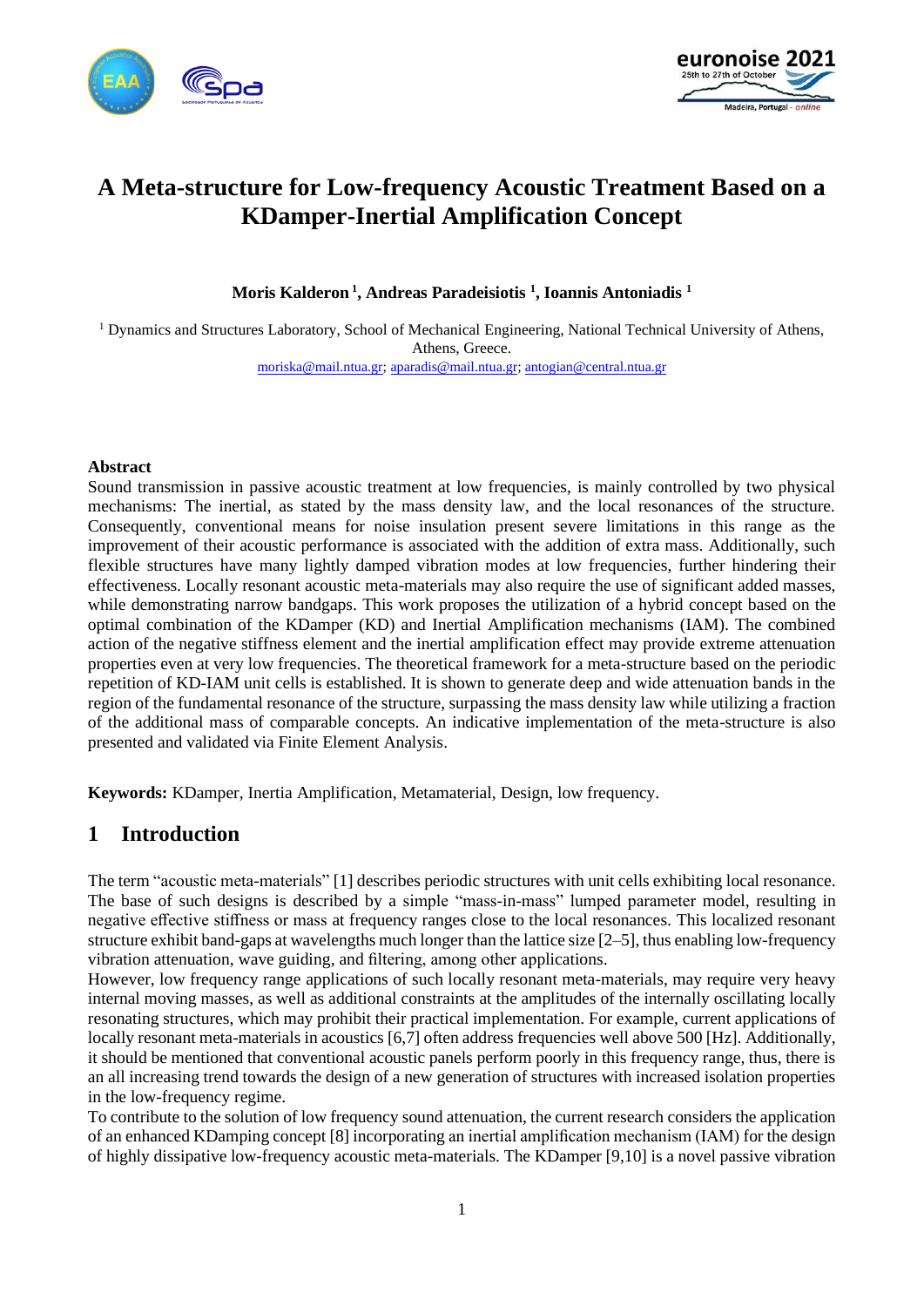

isolation and damping concept, based essentially on the optimal combination of appropriate stiffness elements, which include a negative stiffness element. The KDamper (KD) can be considered as an extension of the traditional Tuned Mass Damper (TMD), by the addition of a negative stiffness element to the internal oscillating mass. On the other hand, the concept of inertial amplification goes back many decades [11]. Hence, inspired by their successful application in engineering concepts [12,13], several works used the similar concept of inertial amplification mechanisms (IAMs) for the formation of finite periodic structures and bandgap generation. The fundamental theory regarding the generation of phononic gaps utilizing IAMs [14] has been tested by a first design with flexural hinges which was experimentally validated [15]. The effectiveness and characteristics of the IAM concept can also be utilized in low-frequency noise insulation. As proposed in this work, in combination with the properties of the KDamper, the width and depth of the generated low-frequency attenuation band can be further improved. An extended KDamper framework that incorporates an IAM is thus presented. This coupled absorber is applied to form a novel periodic structure, resulting in a wide and deep frequency band of improved vibration and noise attenuation.

The present contribution is structured as follows: First, the KD-IAM concept is described and then based on Bloch's theorem the one-dimensional mass-in-mass lattice is analysed and the corresponding dispersion relations are derived. Next, utilizing the lumped parameter model (LPM) [16] as a convenient and fast approximative method we evaluate the STL in this region based on a couple of transfer functions, where distinction is made between localized masses and masses corresponding to radiating surfaces. Exploiting this theory, we present initial designs of the corresponding parts and finally, we assess the performance of the KD-IAM meta-structure through a detailed Finite element vibro-acoustic model.

### **2 KDamper-IAM Meta-material**

#### **2.1 Overview of the KDamper-IAM Concept**

[Figure 1](#page-1-0) presents the basic layout of the KD-IAM concept. The KDamper theoretical framework [17] is extended to include the case where the rigid mass is replaced by a deformable plate, where  $m_1$  is the modal mass of the panel and  $k_1$  the bending stiffness. In order to do that, the main assumption is that the bending stiffness of the deformable plate is in a way in series with the stiffness of the KD-IAM. Moreover, since the loss factor  $(n)$  can represent more accurately the dynamic response of nonlinear systems compared with the damping ratio which is defined on the grounds of the linear single degree of freedom (SDOF) viscous model [18], hysteretic damping is introduced indirectly considering complex stiffness elements as



<span id="page-1-0"></span>Figure 1 – Basic layout of the KD-IAM concept where the mechanism supports a deformable plate.

$$
k'_{s} = k_{s}(1 + jn)
$$
  
\n
$$
k'_{p} = k_{p}(1 + jn)
$$
\n(1)  
\n(2)

The corresponding model is realized based on the KDamper with the inclusion of the inertial amplifier (IAM), where  $m_j$  is the connecting mass which is assumed as negligible in order to act just as a connector, namely an additional DOF. The effective mass of the IAM is calculated as [13]:

$$
m_B = \frac{m_a}{2} [cot^2 \theta + 1]
$$
\n(3)

The equations of motion resulting from the model of the panel mounted in KDamper mounts come as

$$
m_1 \ddot{q}_1 + k_1 (q_1 - q_2) = F
$$
  
\n
$$
m_B \ddot{q}_2 - k^* q_1 + (k^* + k'_P + k'_S) q_2 - k'_P q_3 = 0
$$
\n(4)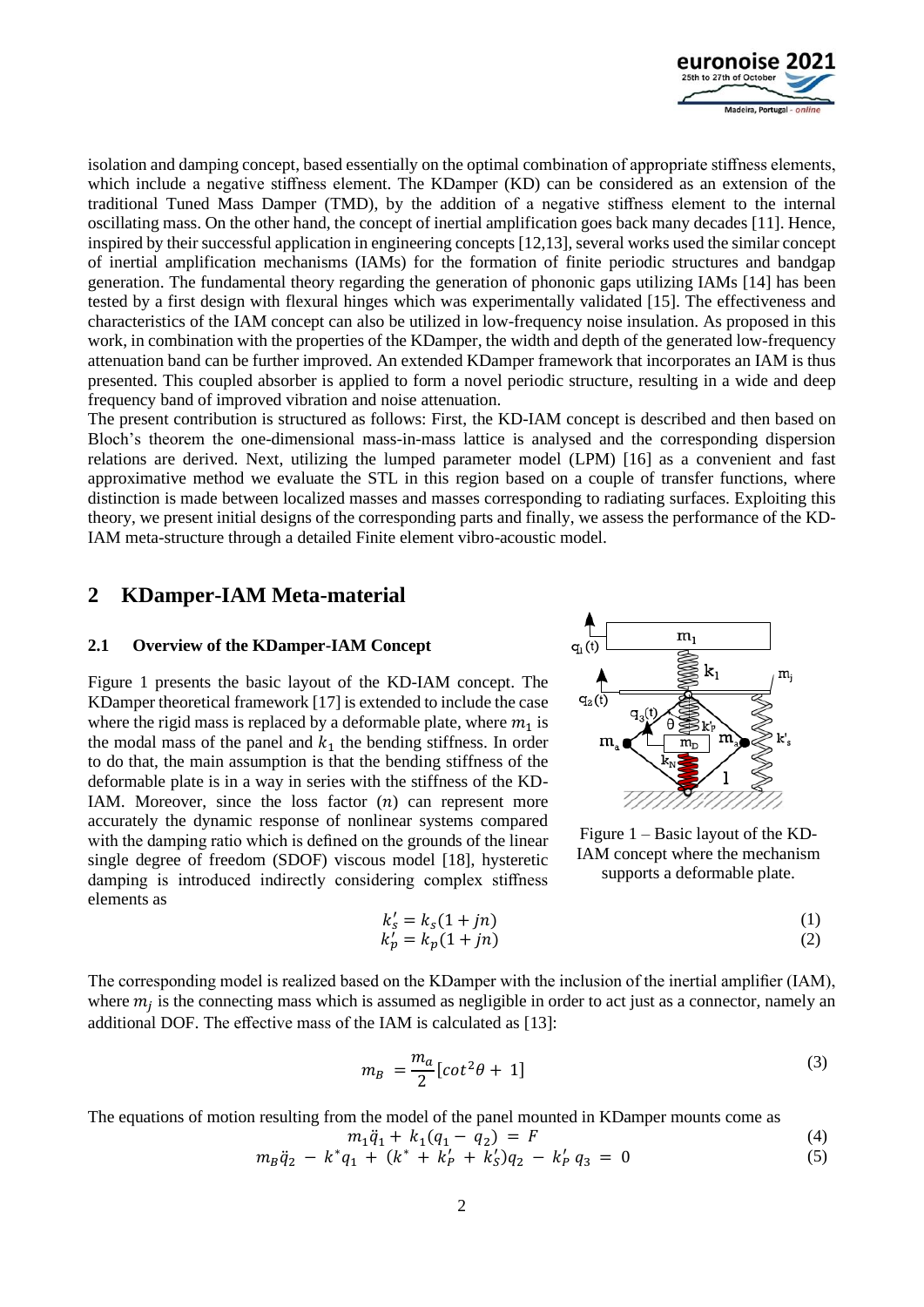

$$
m_D \ddot{q}_3 + (k'_P + k'_S)q_3 - k'_P q_2 = 0 \tag{6}
$$

#### **2.2 Dispersion Relations and Equation of Motion**

The KD-IAM [16] unit cell is depicted in [Figure 2](#page-2-0) for the simplest case of a meta-structure based on the periodic repetition of such unit cells. The periodicity is considered one dimensional, and the IAMs are grounded on one end.



<span id="page-2-0"></span>Figure 2 – KD-IAM unit cell.

The displacement of a DoF at a certain position  $2p$  of the lattice may be expressed in a complex notation as.

$$
u_{2p} = \tilde{u}_{2p} e^{\sigma t} = U(2p\kappa L)e^{j2p\kappa L},\tag{7}
$$

with  $\kappa$  being the wavenumber and L being the length of the unit cell. In the time part of the solution, the parameter  $\sigma$  is defined as  $\sigma = \pm j\Omega$ , or in the case where the attenuation between the unit cells is considered,  $\sigma = -\zeta(\kappa)\Omega(\kappa) \pm j\omega_n\sqrt{1 - \zeta^2(\kappa)}$ , where  $\zeta$  is the damping ratio.

Utilizing Bloch's theory, the propagation of elastic waves between unit cells can be described by considering the interaction of displacements and forces. Considering the spatial part of the solution, this is expressed as

$$
u_{2p} = U e^{j2p\kappa L},\tag{8}
$$

$$
u_{2p-2} = u_{2p} e^{-j2\kappa L},\tag{9}
$$

$$
u_{2p+2} = u_{2p} e^{j2\kappa L},\tag{10}
$$

$$
u_{2p-1} = U_p e^{j2p\kappa L} e^{-j\kappa L},\tag{11}
$$

<span id="page-2-2"></span><span id="page-2-1"></span>
$$
u_{2p+1} = u_{2p-1} e^{j2\kappa L}.
$$
 (12)

Assuming the case without damping, substitution into the equations of motion of the unit cell leads to

$$
m_B m_D \Omega^4 - [m_B k_D + (\gamma k_S + k_D) m_D] \Omega^2 + \gamma (k_S k_D + k_P k_N) = 0
$$
\n(13)

where  $\gamma = 2(1 - \cos q)$  for  $q = 2\kappa L$  and  $k_D = k_P + k_N$ . Setting  $\lambda = \Omega^2$ , Eq. [\(13\)](#page-2-1) can be written as  $A\lambda^2 + B\lambda + C = 0,$  (14)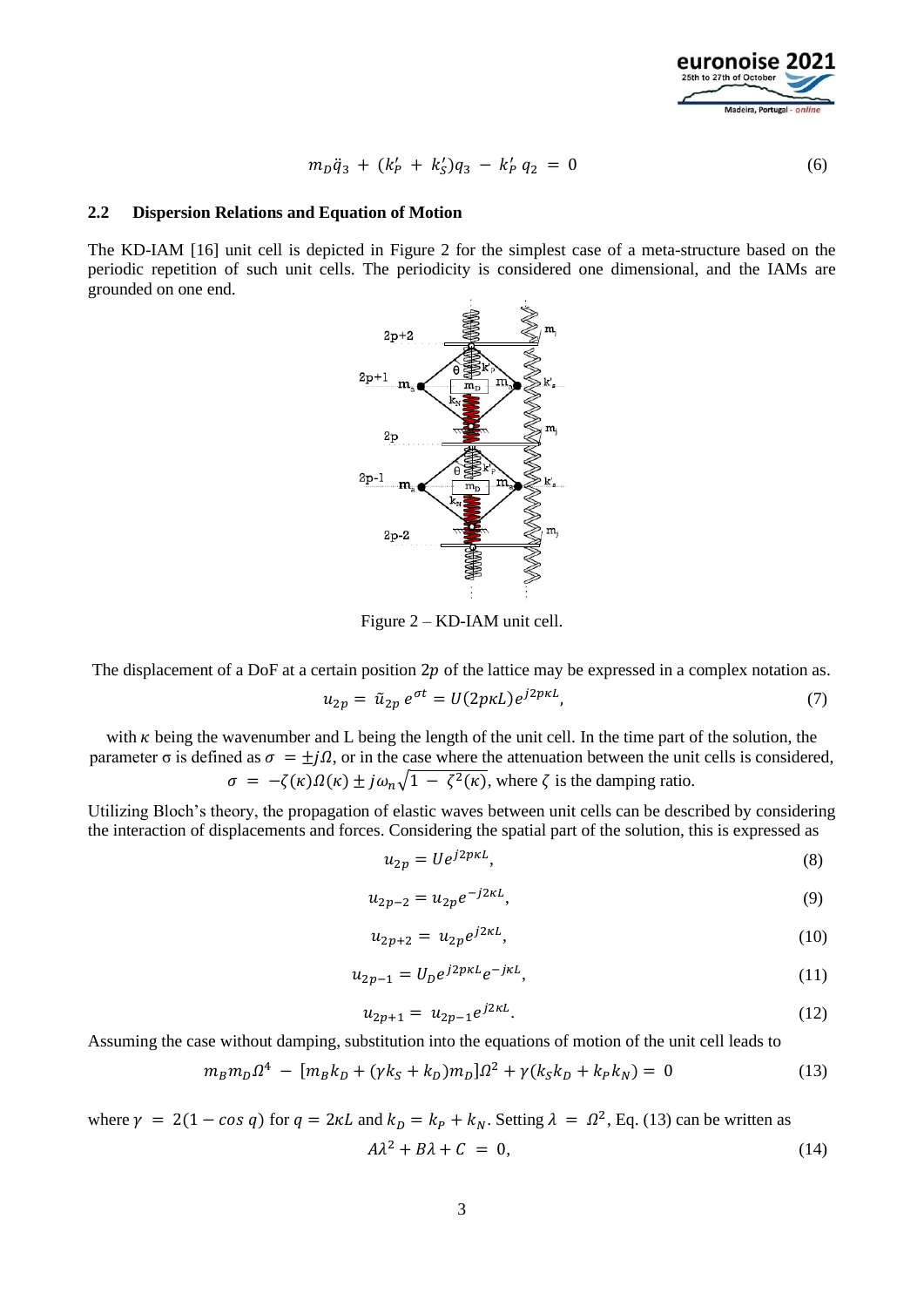

where

$$
A = 1, B = -[(1 + \mu_B)\omega_D^2 + \gamma \omega_{S,B}^2], C = \gamma \omega_B^2 \omega_D^2,
$$
\n(15)

having defined the following characteristic frequencies and parameters:

$$
\omega_B = \sqrt{k_0/m_B}, \omega_{S,B} = \sqrt{k_S/m_B}, \mu_B = \sqrt{m_D/m_B}
$$
(16)

Then, the dispersion relations are given by the two solutions  $\lambda_1$ ,  $\lambda_2$  of Eq. [\(14\),](#page-2-2) resulting in the upper  $\omega^+(q)$  =  $\sqrt{\lambda_1}$  and lower  $\omega^{-}(q) = \sqrt{\lambda_2}$  branches, respectively.

The dispersion relations are  $2\pi/L$ -periodic in the wavenumber space; therefore,  $\omega(q) = \omega(q + 2\pi)$ . Furthermore, considering the irreducible Brillouin zone, the two characteristic high  $(\omega_H)$  and low  $(\omega_L)$ frequencies of the generated bandgap can be calculated as

$$
\omega_H = \omega^+(q=0) = \omega_D \sqrt{1 + \mu_B} = \omega_B \rho_B \sqrt{1 + \mu_B}
$$
\n(17)

$$
\omega_L = \omega^-(q = \pi) = \frac{1}{\sqrt{2}} \sqrt{4\omega_{S,B}^2 + \omega_H^2 - \sqrt{(4\omega_{S,B}^2 + \omega_H^2)^2 - (4\omega_B\omega_D)^2}}
$$
(18)

where  $\kappa_D = k_D/k_0$ . The above frequencies can be used for tuning of the meta-structure for a specific application and for the definition of the normalized bandgap width in the form

$$
b_w = (f_H - f_L) / f_{av},\tag{19}
$$

where  $f_{av} = (f_H + f_L)/2$ .

Concerning the equation of motion of the meta-material, for M number of unit cells is expressed in matrix formulation as

$$
\mathbf{M}\ddot{u}(t) + \mathbf{K}\dot{u}(t) = \mathbf{F}\mathbf{f}(t) \tag{20}
$$

where  $M_{n \times n}$ ,  $K_{n \times n}$ ,  $\ddot{u}_{n \times 1}$ ,  $\dot{u}_{n \times 1}$ ,  $\dot{u}_{n \times 1}$ ,  $F_{n \times 1}$  and  $n = 2M + 3$  is the number of degrees of freedom of the meta-material. Indicatively, for a single unit cell, M=1, the mass [**M**], and stiffness [**K**] matrices come as

$$
K = \begin{bmatrix} k^* & -k^* & 0 & 0 & 0 \\ 0 & m_B & 0 & 0 & 0 \\ 0 & 0 & m_D & 0 & 0 \\ 0 & 0 & 0 & m_B & 0 \\ 0 & -k^* & k^* + k^* & -k^* & 0 \\ 0 & -k^* & k^* + k^* & -k^* & 0 \\ 0 & -k^* & k^* + k^* & -k^* & 0 \\ 0 & 0 & 0 & -k^* & k^* + k^* & k^* \end{bmatrix}, \qquad F = \begin{bmatrix} 1 \\ 0 \\ 0 \\ 0 \\ 0 \\ 0 \end{bmatrix}
$$
 (21)

For  $M > 1$ , the above matrices of the single unit cell, are added appropriately. Therefore, the transfer functions of each degree of freedom to the excitation may be calculated via the following expression,

$$
\mathbf{T}\mathbf{F} = (-\Omega^2 \mathbf{M} + \mathbf{K})^{-1} \mathbf{F} \tag{22}
$$

In order to formulate a more realistic sandwich-type meta-structure the previously defined modal mass of the panel  $m_1$  is divided in two masses enclosing the periodic chain in both ends. This modelling technique is required to simulate the effect of the radiating surface and the consequent calculation of the STL [16]. The STL of the KDamper model is then calculated as  $STL_{KD} = 10 \log 10 \left( \frac{1}{\tau_L} \right)$  $\frac{1}{\tau_{kD}}$ ) and the transmission coefficient  $\tau_{KD}$  is given as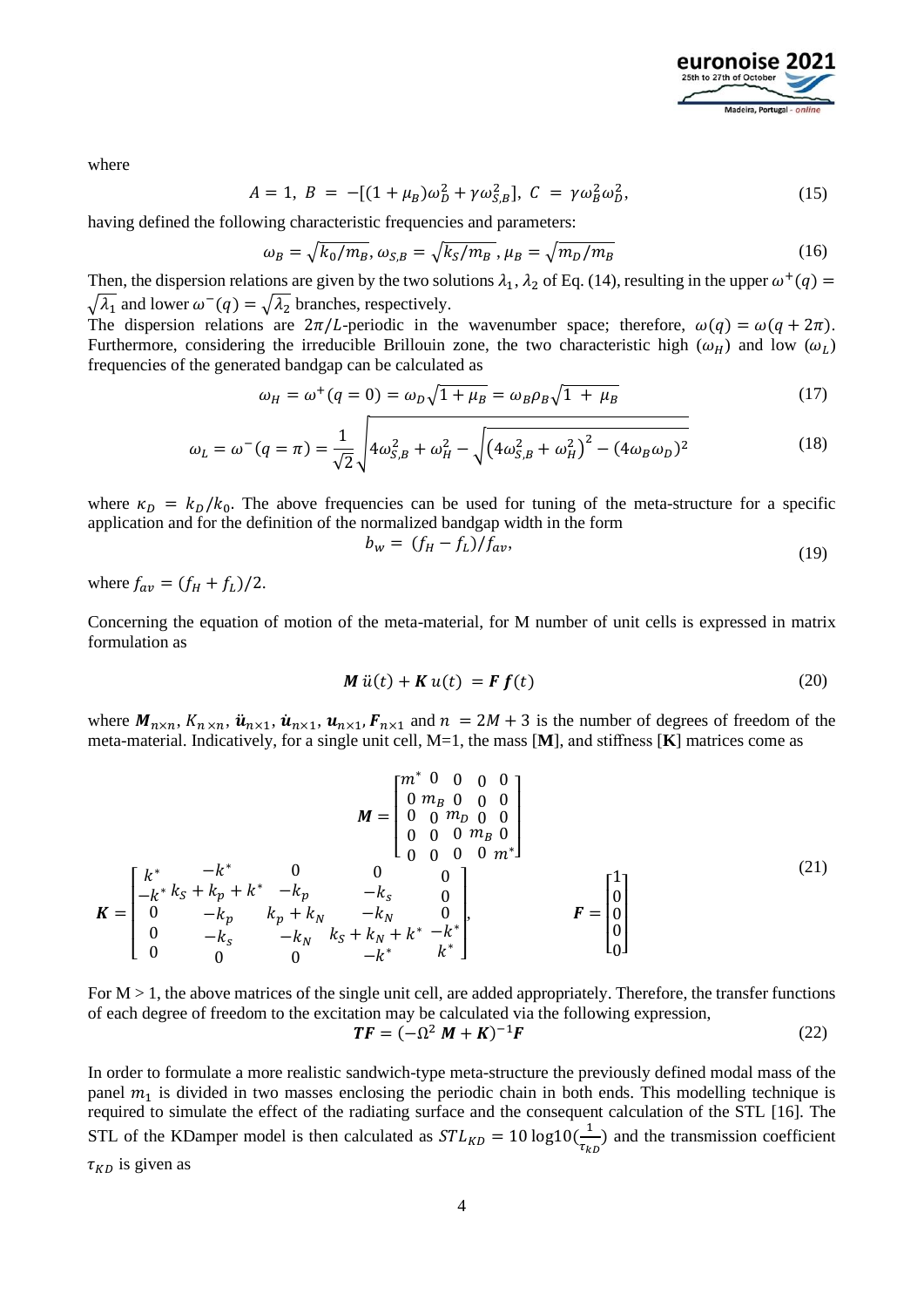

 $E_p[MPa]$  |  $v_p$  |  $\eta_p$ 

$$
\tau_{KD} = l_x l_y \left(\frac{4\Omega^2 \rho_0}{\pi^3}\right)^2 \frac{1}{|(-\Omega^2 m^* + k^*)(1 - TF_{21})|^2} I_{\theta, \phi}
$$
\n(23)

Where,  $l_x$ ,  $l_y$  are the dimensions of the radiating surfaces,  $\rho_0$  the air density,  $l_{\theta,\phi}$  the integral over hemispheric surface and  $TF_{21} = TF(2)/TF(1)$ .

#### **2.3 Case study**

<span id="page-4-1"></span> $\rho_n[kg/m^3]$ 

 $\left| \begin{array}{cc} l_x[m] & l_y \end{array} \right|$ 

 $l_{\rm v}[m]$ 

In this section, an examination of the KD-IAM concept is presented, considering the low-frequency acoustic performance of the meta-structure. The values of the KD-IAM parameters are tabulated in [Table 1](#page-4-0) and are obtained after an optimization procedure. Relevant information about the optimization procedure can be found in [16]. The panels enclosing the periodic KD-IAM structure are assumed to be comprised by conventional plasterboards, the properties of which are summarized in [Table 2.](#page-4-1)

<span id="page-4-0"></span>

| $f_1[Hz]$                            | I <sub>KD</sub> | $k_0$ [N/mm] | $k_s$ [N/mm] | $k_P[N/mm]$ | $k_N[N/mm]$ |  | n   | $\kappa_{N}$ | $m_B$ [kg] |  |
|--------------------------------------|-----------------|--------------|--------------|-------------|-------------|--|-----|--------------|------------|--|
| 100                                  | 25.1            | 140.5        | 412.1        | 158.1       | $-102$      |  | V.I | $-0.679$     | 3.49       |  |
| Table $2$ – Plasterboard properties. |                 |              |              |             |             |  |     |              |            |  |

 $h_p[mm]$ 

668 1.2 2.4 6.3 2900 0.31 0.01

|  |  |  |  |  | Table 1 – Values of the optimized KD-IAM parameters. |
|--|--|--|--|--|------------------------------------------------------|
|--|--|--|--|--|------------------------------------------------------|

[Figure 3](#page-4-2) (a) depicts the bandgap frequencies of the irreducible Brillouin zone for the selected geometry and parameters where  $f_H = 163.32 Hz$  and  $f_L = 56.67 Hz$ , corresponding to a normalized bandgap width  $b_w =$ 1.89. Accordingly, [Figure 3](#page-4-2) (b) demonstrates the acoustic performance of the sandwich panel based on the periodic repetition of KD-IAM unit cells.



<span id="page-4-2"></span>Figure 3 – Performance of the KD-IAM periodic structure. (a) Dispersion curves: irreducible Brillouin zone. (b) STL for various numbers M of unit cells.

The depth and width of the attenuation band are not significantly affected as far as the STL performance is concerned. However, despite the choice of lower loss factor, the emergence of meta-damping improves the response around the characteristic frequency  $f_0$ , which can be very important for certain applications. However, in the context of the present investigation, it is demonstrated that the physical mechanisms of the KD-IAM concept providing this extreme attenuation band are present even for a single unit cell, meaning that, at least in this specific case, the added manufacturing complexity for multiple unit cells could be deemed unnecessary.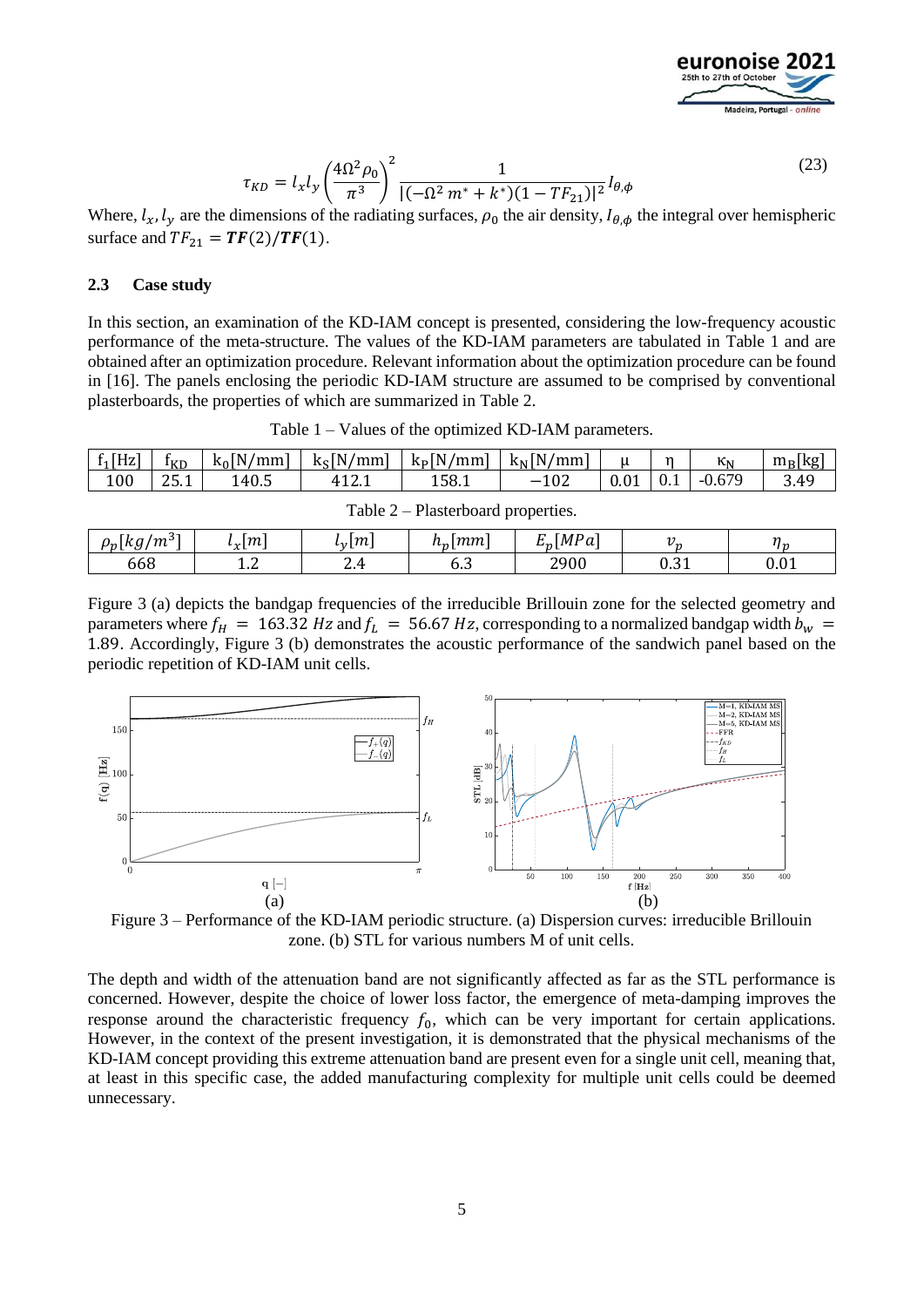

# **3 Indicative KD-IAM Metastructure design**

[Figure 4](#page-5-0) shows a feasible conceptual design for such a meta structure for  $M = 1$  number of unit cells. Naturally, the various parallel KD-IAM elements can be divided according to the number of positions and such unit cells are chosen to be positioned on the surfaces of the panels. The rationale behind the quantity of each element lies on the required properties that should be realized, the constraints that apply due to their dimensions and the requirement of an adequate number of supports in order to achieve a uniform pressure distribution on the surface of each panel. Specifically, sixteen (16) negative stiffness elements are utilized, eight (8) at each panel, and two (2)  $k_P$  springs are located on top of each negative spring. Concerning the  $k_S$  springs, a total number of thirty two (32) elements is prescribed divided again accordingly to the two panels. Lastly, fifty-four (54) IAMs are considered in total in order to achieve the required amplification.

The positive springs ( $k<sub>S</sub>$  and  $k<sub>P</sub>$ ) are envisaged to be made of acrylonitrile butadiene styrene (ABS), a material that can be used in conventional 3D printers. On the other hand, the negative stiffness springs and the amplifiers are made of steel. The ABS material is modelled as linear elastic-perfectly plastic, with Young's modulus,  $E=1740$  MPa, yield stress  $\sigma_{yield}=27.8$  MPa and mass density,  $\rho=1100$  kg/m<sup>3</sup> and steel is modelled as linear elastic-perfectly plastic, with Young's modulus,  $E=210$  GPa, yield stress  $\sigma_{yield}=275$  MPa and mass density,  $\rho$ =7800 kg/m<sup>3</sup>.



Figure 4 – KD-IAM meta-structure conceptual design.

<span id="page-5-0"></span>To enable simple fabrication in a single material system without the need for complex assembly, the positive springs are implemented as arches. The shapes of the semicircular arches implementing the springs  $k_s$  and  $k_p$ are chosen to allow large strains in the linear regime without yielding or buckling. Clearly, this poses a limit on the stiffness of the entire system, as both springs are bending-dominated. The widths and thicknesses of all the elements are properly adjusted to result in the desired stiffness, which was initially calculated based on Eq. (24) and (25) [19].

$$
k_P = 1.38 \, Ew_1 \left(\frac{t_1}{l_1}\right)^3 \tag{24}
$$

$$
k_s = 0.46 \, E w_3 \left(\frac{t_3}{R_3}\right)^3 \tag{25}
$$

The geometry of the positive springs is depicted in [Figure 5](#page-6-0) (a) and the relevant geometrical parameters are gathered in [Table 3.](#page-6-1)

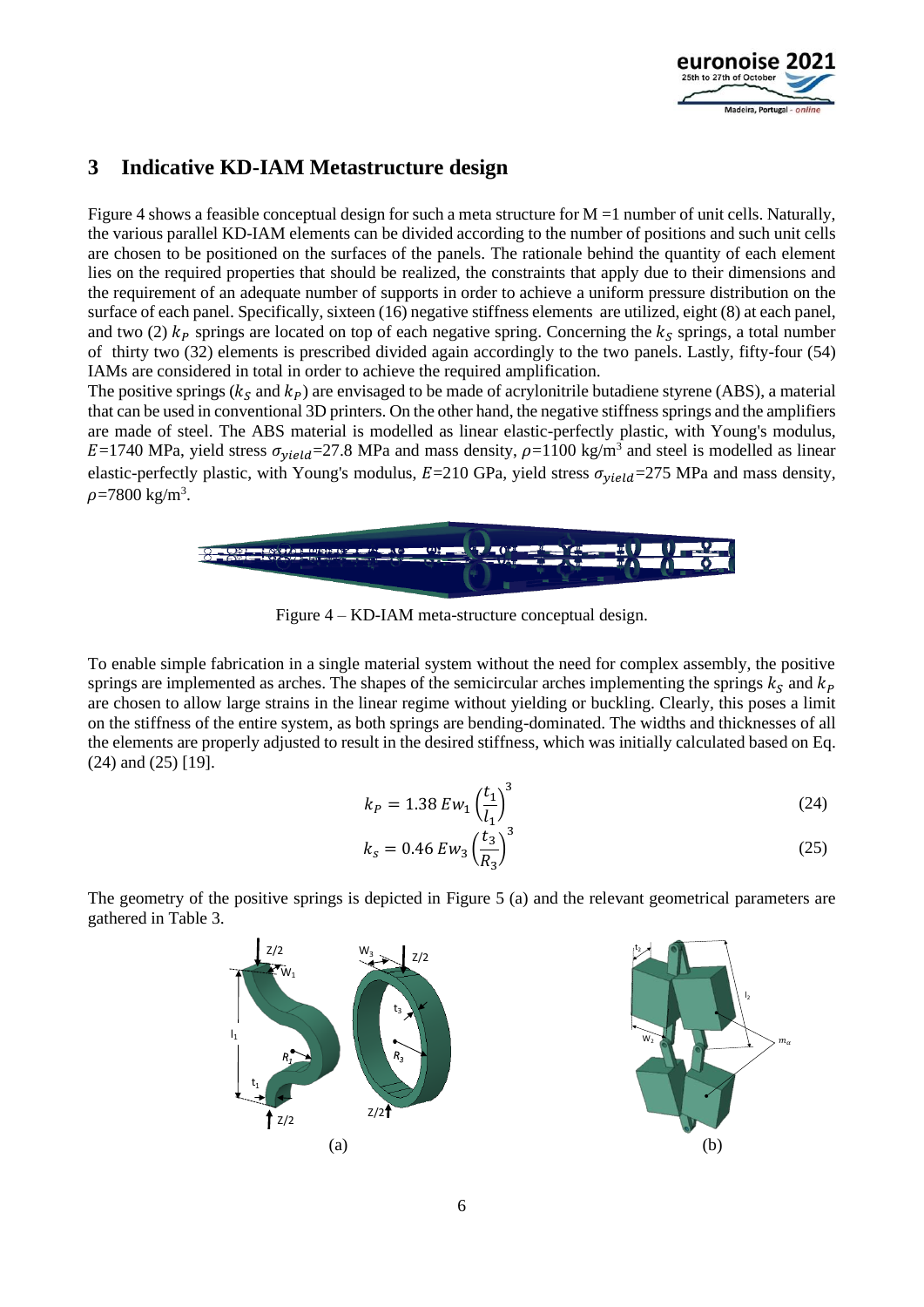



Figure 5 – Geometry of the (a)  $k_s$  and  $k_p$  springs, (b) of the *IAM*, (c) of the  $k_N$  springs.

<span id="page-6-0"></span>In order to verify the simple analytical models, Finite Elements (FE) simulation is conducted with the commercial software ABAQUS®. The springs are modeled with solid elements and a Rik's post-buckling analysis is performed. The load-displacement curves for these springs are presented in [Figure 6](#page-6-2) (a) and (b), together with the results of the FE predictions. In both cases it is observed that springs behave linearly elastic for deformation less than 3mm, which is deemed as adequate.

Table 3– Positive springs parameters.

<span id="page-6-1"></span>

| Spring  | $t$ ( $mm$ ) | $R \, [mm]$ | $w$ [ $mm$ ] | $l$ [ $mm$ ] | <b>Stiffness</b>   | Number of       | Stiffness/           |
|---------|--------------|-------------|--------------|--------------|--------------------|-----------------|----------------------|
|         |              |             |              |              | spring $[N/m]$     | springs / panel | panel $[N/m]$        |
| $k_{S}$ | ັ            | 20          |              | 40           | 2.410 <sup>4</sup> |                 | 4.32 10 <sup>5</sup> |
| n n     |              |             |              | 32           | 9.910 <sup>3</sup> | 16.             | $1.5810^{5}$         |



<span id="page-6-2"></span>Figure 6 – Load – displacement curves of the springs (a)  $k_s$  (b)  $k_p$  (c)  $k_N$ .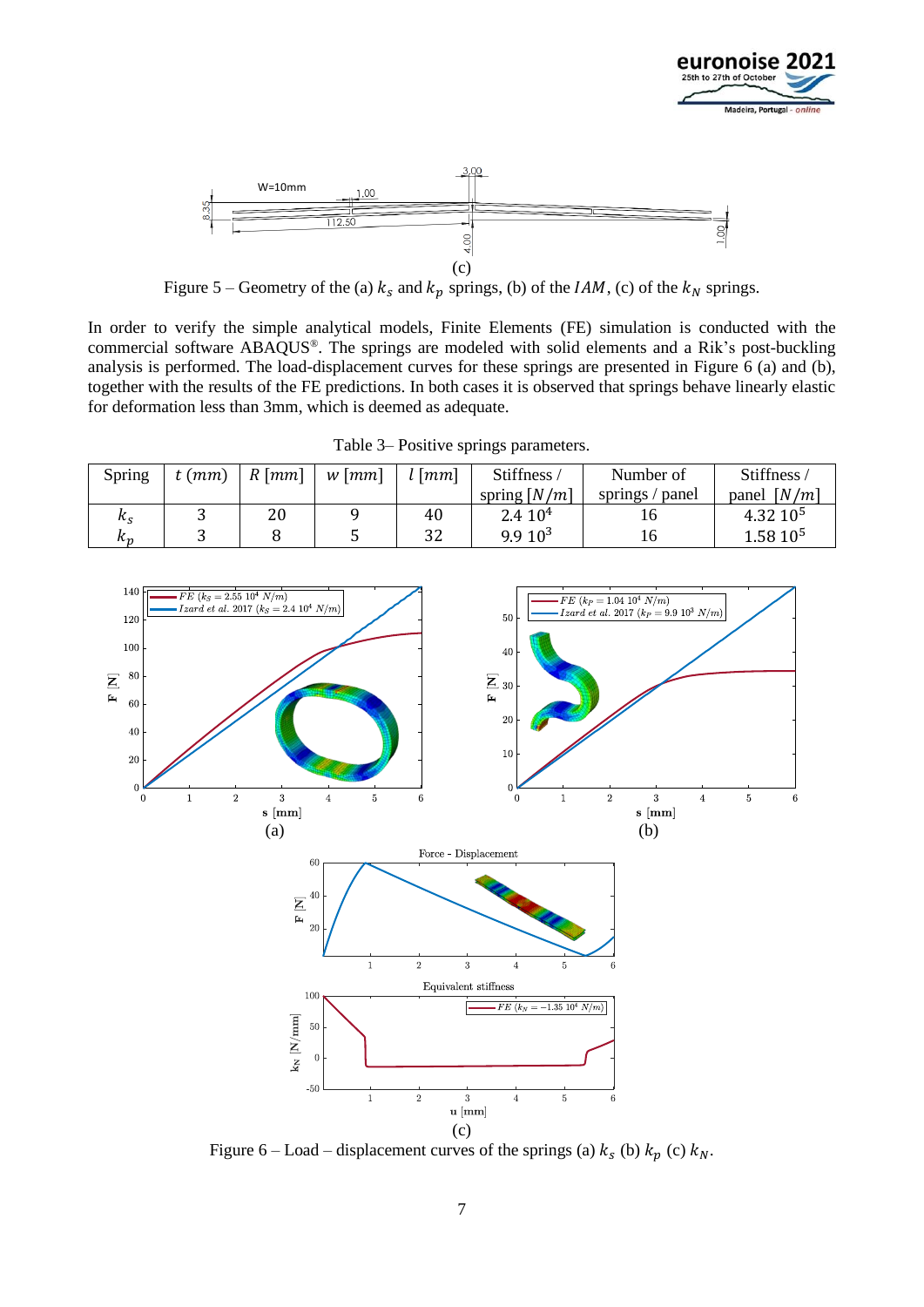

In this implementation, the negative stiffness element is realized utilizing inclined pre-stressed beams. The dimensions of the selected beams are depicted in [Figure 5](#page-6-0) (c) where three (3) ABS spacers connect the two (2) steel blades and urge the beams to buckle at the required locations. Again, FE Rik's analysis is performed to capture the snap-through behaviour and the load-displacement curves are obtained according to [Figure 6](#page-6-2) (c). The range of the vertical displacement *s* where the disk exhibits the desired negative stiffness characteristics is centered around the flat position of the beam where the exerted force and the stiffness attains its maximum negative value. In order to achieve the required negative stiffness value, with the geometrical properties presented, eight (8) springs with  $k_N/8 = -1.35 \times 10^4$  *N/m* have to be configured.

As given in Eq. (3), the mass  $m_a$  of the IAM has an amplification factor (cot<sup>2</sup>  $\theta$  + 1). Therefore, for realization of the IAM a combination of  $(m_a, \theta)$  needs to be selected in order to provide the desired  $m_B$ . For this particular design, assuming structural steel for the material of the IAM and hinged connections as shown in [Figure 5\(](#page-6-0)b), the relevant parameters for the IAM mechanism are summarized in [Table 4.](#page-7-0)

| Table 4 – IAM mechanism parameters. |  |  |  |  |
|-------------------------------------|--|--|--|--|
|-------------------------------------|--|--|--|--|

<span id="page-7-0"></span>

| $l_2$ [mm) | $\ell_2$ (mm) | $W_2$ ( <i>mm</i> ) | $m_a$ (kg) / IAM | Number of IAMs<br>panel | Amplified mass<br>panel |
|------------|---------------|---------------------|------------------|-------------------------|-------------------------|
| 20         |               | 10                  | 0.0156           | 77<br>∸ '               | 0.42                    |

### **4 Performance of the KDamper-IAM meta-structure**

Finally, the performance of the sandwich meta-panel is assessed through a detailed Finite element vibroacoustic model. As a simplification only the transmission side of the air domain is modeled and the panel is excited by directly applying the blocked pressure  $(p_b = 2p_i)$  on its surface, se[e Figure 7.](#page-8-0) The acoustic pressure is extracted from the fluid-structure interface nodes and then the arithmetic average is calculated as

$$
\overline{P}_t = \frac{1}{n} \sum_{i=1}^n \left| p_{t,i} \right| \tag{26}
$$

where *n* denotes the total number of nodes; *i* denotes the node number; and  $p_t$  denotes the transmitted pressure. Then the averaged pressure was used to compute the simulated STL by

$$
STL = 20 \log_{10} \frac{|P_i|}{\overline{P_t}} \tag{27}
$$

The panel is discretized by 20-node quadratic solid hexahedral elements and the fluid domain is discretized by 20-node quadratic acoustic hexahedral elements. The springs and the amplifiers are modeled based on the design described in the previous section. Tie constraints are used to simulate the coupling of the fluid-structure interface and non-reflecting boundary conditions are specified to generate the infinite fluid domain. Lastly, the discretization of the fluid domain has more than three quadratic elements across the minimum wavelength of interest to increase the accuracy of the computational results [20].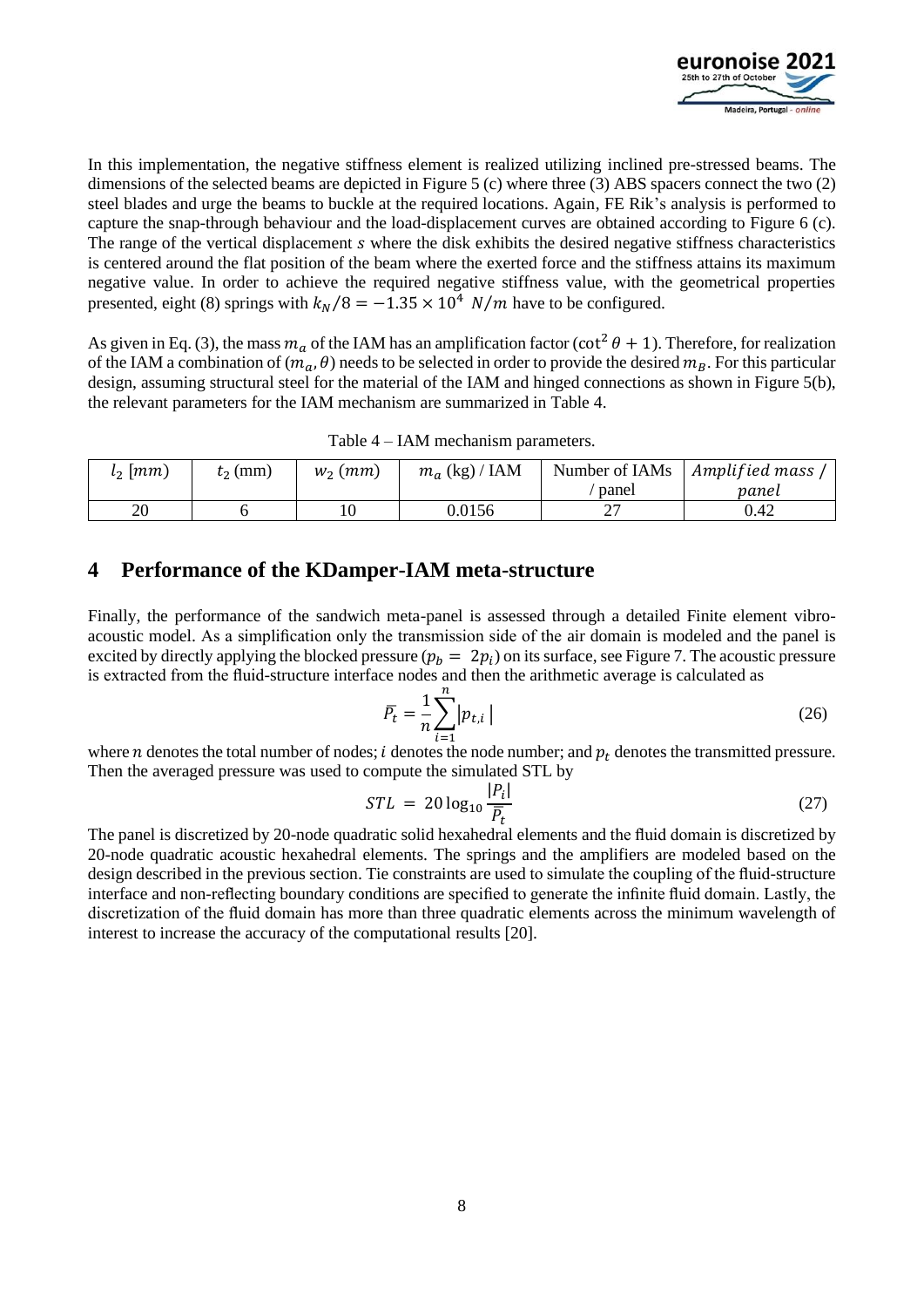



Figure 7 – KD-IAM meta-structure Finite Element model.

<span id="page-8-0"></span>[Figure 8](#page-8-1) presents the results of the FE simulation of the KD-IAM meta-structure with one unit cell. Obviously, in reality the acoustic performance of such a meta-structure is much more complex and difficult to be predicted exactly. The main reason is the positioning of the various structural elements between the panels. Depending on the chosen configuration, the dynamic response may vary significantly. In this particular case, the frequency range of improved STL is slightly higher than what was predicted analytically, specifically between 120 and 220 Hz, compared to the free finite rigid (FFR) panel approximation.



Figure 8 – STL Performance of the KD-IAM meta structure.

<span id="page-8-1"></span>In any case, the lumped parameter models of the acoustic meta-structure provide a reasonable approach for the dimensioning of the various elements and an estimation of the expected performance. Additionally, a more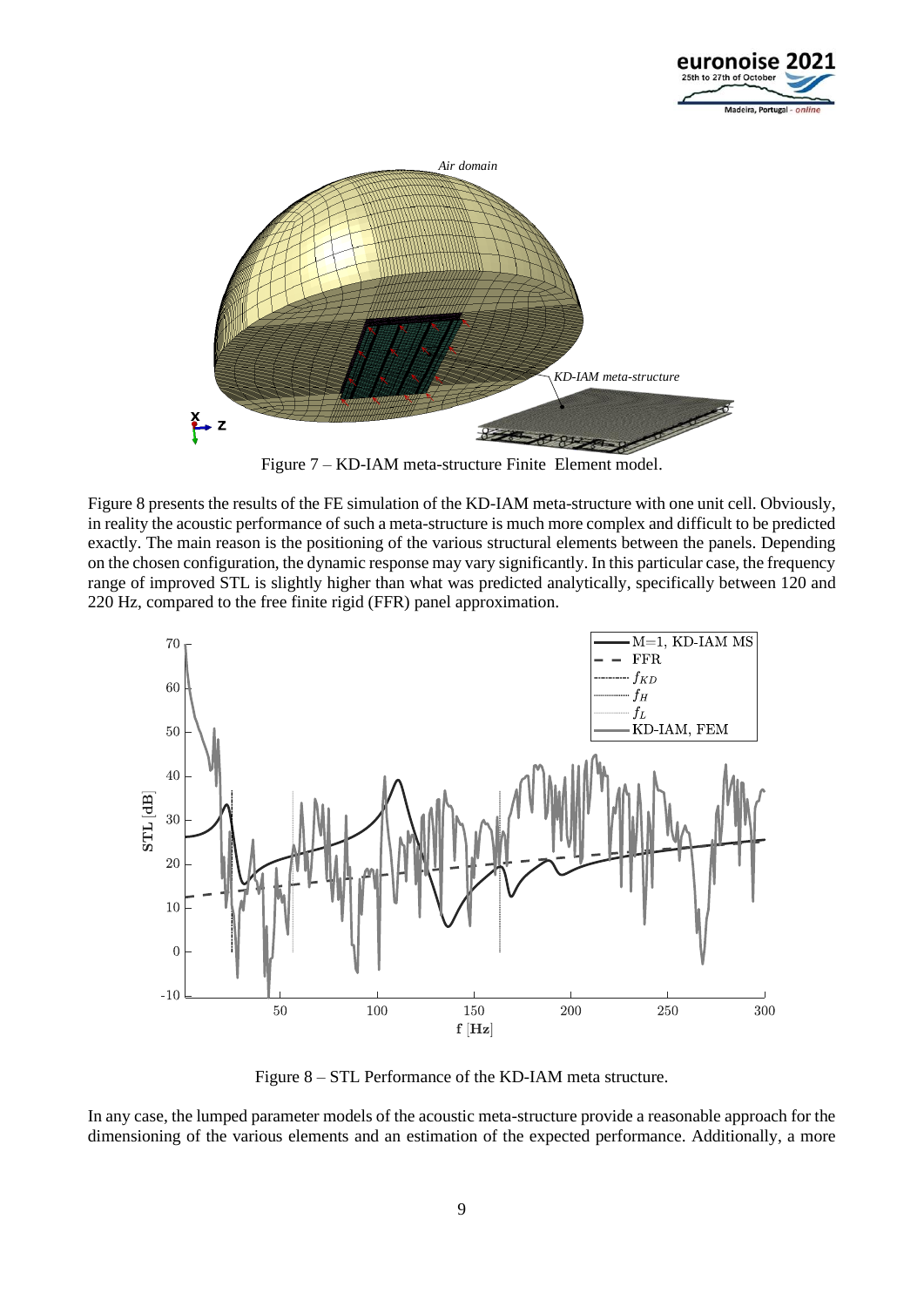

refined FE model can provide further insight of the real performance and the effect of the positioning configuration of the stiffness elements.

# **5 Conclusions**

In this paper, the vibration and sound properties of a sandwich meta-structure are presented. The proposed metamaterial is essentially based on the synergetic KDamping and Inertial amplification concepts. First the theoretical framework of the periodic structure is presented. Then, based on a typical case study in a building acoustic's application it is shown that deep and wide bandgaps can be formed in the low-frequency regime. Thus, the KD-IAM is deemed extremely capable for low frequency acoustic insulation without the requirement of many unit cells and the added complexity that could be entailed in a practical implementation. Finally, the feasibility of the concept is demonstrated by providing preliminary designs of all the essential parts comprising the KD-IAM meta-structure. Appropriate technological implementations of this concept can lead to significant improvements in all types of low-frequency technological applications, with emphasis in low-frequency noise isolation-absorption.

### **Acknowledgements**

Moris Kalderon has been financed by the European Union's Horizon 2020 research and innovation programme under the Marie Sklodowska-Curie grant (Grant Agreement No. INSPIRE-813424, "INSPIRE—Innovative Ground Interface Concepts for Structure Protection").

### **References**

- [1] Hussein, M.I.; Leamy, M.J.; Ruzzene, M. Dynamics of Phononic Materials and Structures: Historical Origins, Recent Progress, and Future Outlook. *Applied Mechanics Reviews* 2014, Vol 66, doi:10.1115/1.4026911.
- [2] Liu, Z.; Zhang, X.; Mao, Y.; Zhu, Y.Y.; Yang, Z.; Chan, C.T.; Sheng, P. Locally Resonant Sonic Materials. *Science* 2000, Vol 289, 1734–1736, doi:10.1126/science.289.5485.1734.
- [3] Li, J.; Chan, C.T. Double-Negative Acoustic Metamaterial. *Phys. Rev. E* 2004, Vol 70, 55602, doi:10.1103/PhysRevE.70.055602.
- [4] Chen, Y.; Huang, G.; Zhou, X.; Hu, G.; Sun, C.-T. Analytical Coupled Vibroacoustic Modeling of Membrane-Type Acoustic Metamaterials: Plate Model. *The Journal of the Acoustical Society of America* 2014, Vol 136, 2926–2934.
- [5] Huang, H.H.; Sun, C.T.; Huang, G.L. On the Negative Effective Mass Density in Acoustic Metamaterials. *International Journal of Engineering Science* 2009, Vol 47, 610–617, doi:https://doi.org/10.1016/j.ijengsci.2008.12.007.
- [6] Groby, J.-P.; Lagarrigue, C.; Brouard, B.; Dazel, O.; Tournat, V.; Nennig, B. Using Simple Shape Three-Dimensional Rigid Inclusions to Enhance Porous Layer Absorption. *The Journal of the Acoustical Society of America* 2014, Vol 136, 1139–1148.
- [7] Weisser, T.; Schwan, L.; Groby, J.-P.; Lagarrigue, C.; Deckers, E.; Dazel, O. Poroelastic Subwavelength Absorber with Both Elastic and Acoustic Embedded Resonator. In Proceedings of the Proceedings of the 27th International Conference on Noise and Vibration Engineering; 2016; pp. 2127–2136.
- [8] Antoniadis, I.A.; Paradeisiotis, A. Acoustic Meta-Materials Incorporating the KDamper Concept for Low Frequency Acoustic Isolation. *Acta Acustica united with Acustica* 2018, Vol 104, 636–646.